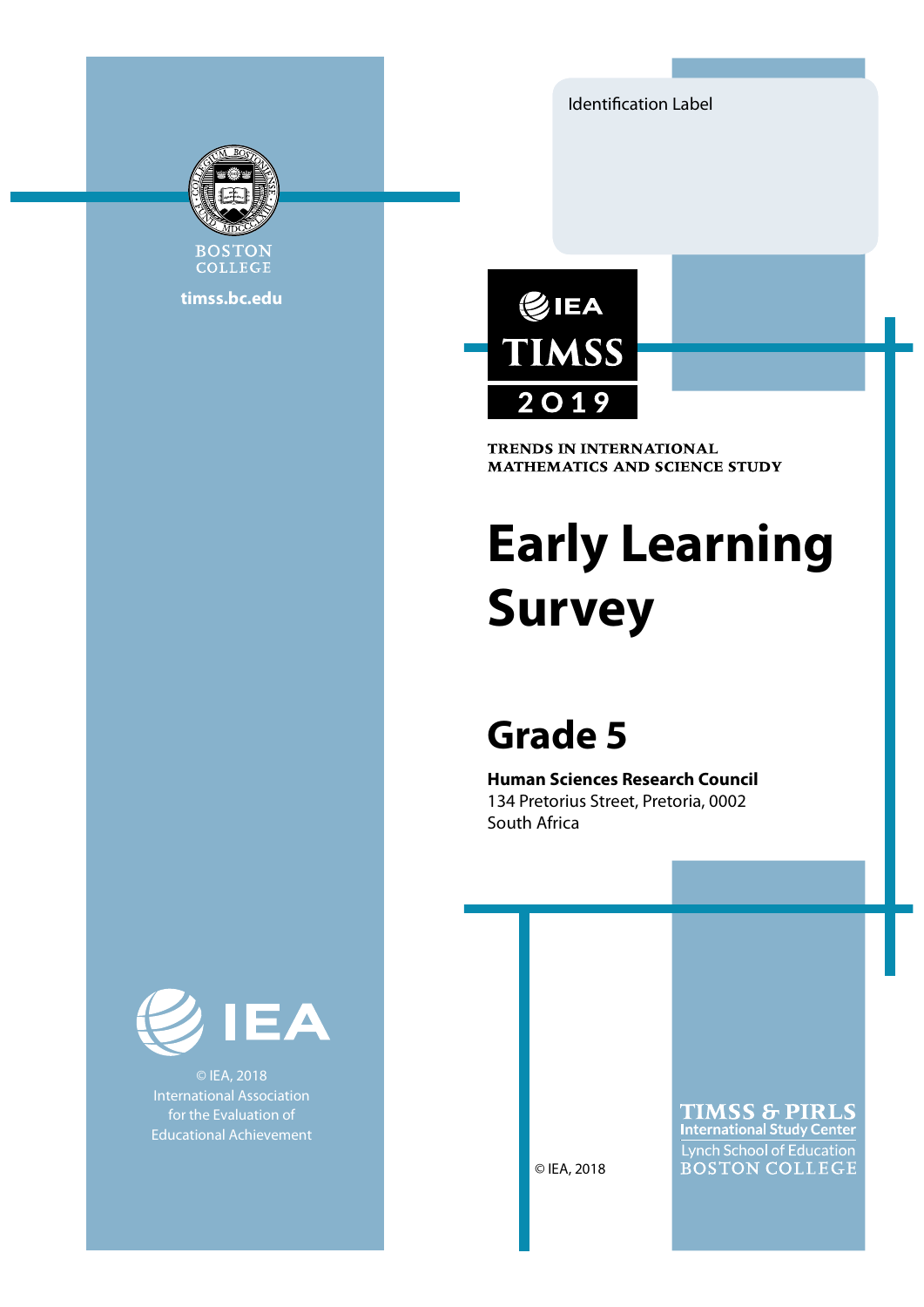### Early Learning Survey

Your child's class has been selected to participate in the Trends in International Mathematics and Science Study (TIMSS). TIMSS is a research study about how children learn to do mathematics and science. The study is sponsored by the International Association for the Evaluation of Educational Achievement (IEA) and is being conducted in almost 60 countries around the world.

This survey asks about your child's early learning experiences. We are interested in what you and your child do together and what you think about different things related to your child's school. There are no right or wrong answers to these questions.

The information being collected will be extremely useful for helping understand how young children learn and for helping to improve the teaching and learning for all children. We ask that you respond to all of the questions you feel comfortable answering. We would like to reassure you, however, that your responses to this survey are confidential.

This survey should be completed by the child's parent, or any of their caregivers.

Thank you for taking the time to fill out this survey.

## **TIMSS 2019**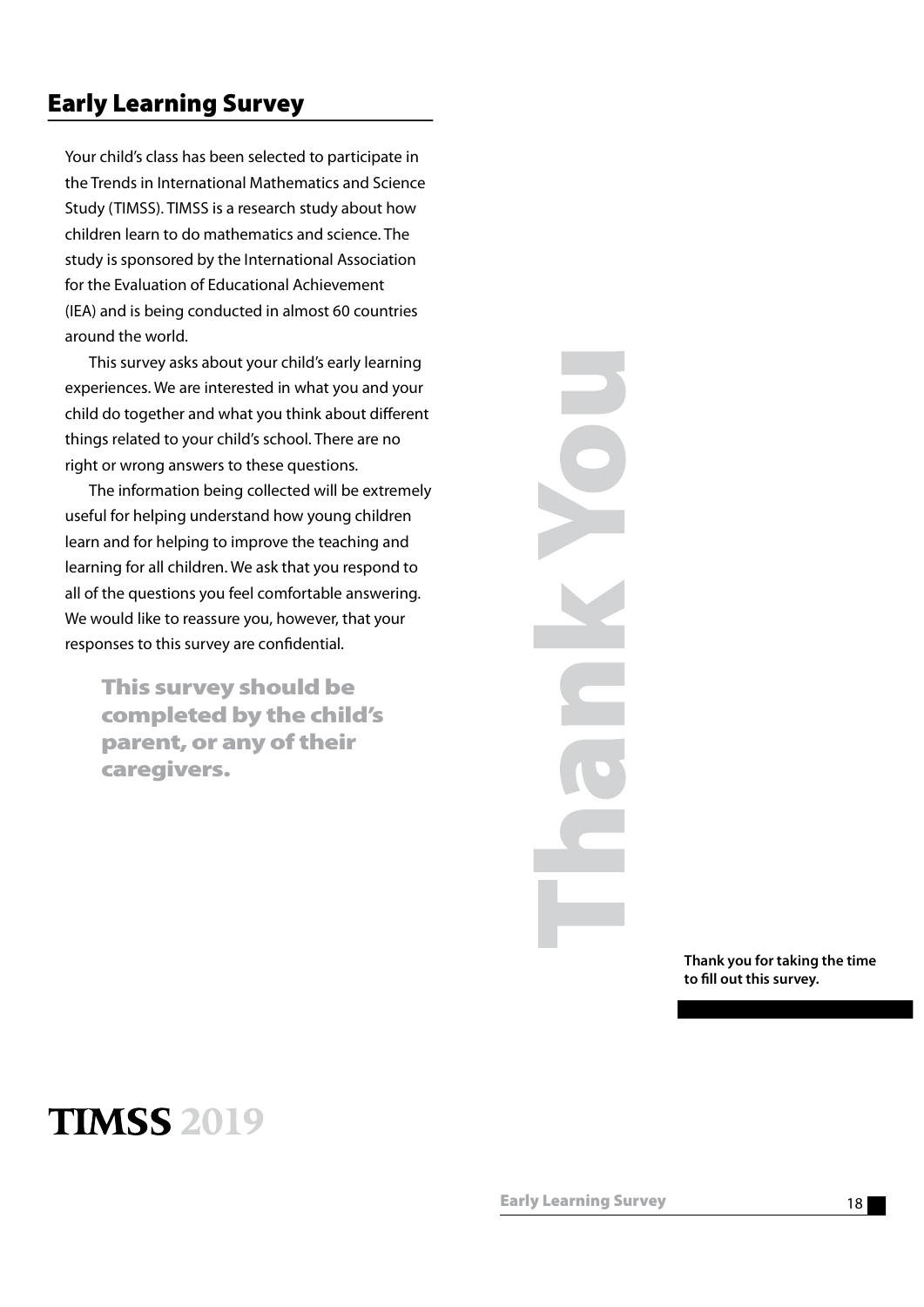#### Does anyone in your household receive any of these social grants?





Social Relief of Distress ---  $\bigcirc$ 

#### 19

#### A. This survey was completed by the child's:



40-49 ---  $\bigcap$  $50-59 - \bigcap$ 

### 60 or older --- $\bigcirc$

#### C. To which population group does your child belong?



#### Before Your Child Began Primary School

1

Before your child began primary school, how often did you or someone else in your home do the following activities with him or her?

|                                                                                                                                                | 0ften                       |  |
|------------------------------------------------------------------------------------------------------------------------------------------------|-----------------------------|--|
|                                                                                                                                                | Sometimes                   |  |
|                                                                                                                                                | Never or<br>almost never    |  |
| a) Read books --------------------- ( $\bigcirc$ — ( $\bigcirc$ — ( $\bigcirc$                                                                 |                             |  |
|                                                                                                                                                |                             |  |
| c) Sing songs ---------------------- ( $\bigcirc$ - $\bigcirc$ - $\bigcirc$                                                                    |                             |  |
| d) Play with alphabet toys<br>(e.g., blocks with letters<br>of the alphabet) --------------- $\bigcirc$ - $\bigcirc$ - $\bigcirc$ - $\bigcirc$ |                             |  |
| e) Talk about things you<br>had done ------------------------- ( ) — ( ) — ( )                                                                 |                             |  |
| f) Talk about what you had read - $\bigcirc$ — $\bigcirc$ — $\bigcirc$                                                                         |                             |  |
| g) Play word games -------------- $\bigcirc$ — $\bigcirc$ — $\bigcirc$                                                                         |                             |  |
|                                                                                                                                                |                             |  |
| i) Read aloud signs and labels --- $\bigcirc$ -- $\bigcirc$ -- $\bigcirc$                                                                      |                             |  |
| j) Say counting rhymes or<br>sing counting songs ----------- $\bigcirc$ -- $\bigcirc$ -- $\bigcirc$                                            |                             |  |
| k) Play with number toys<br>(e.g., blocks with numbers) --- $\bigcirc$ — $\bigcirc$ — $\bigcirc$                                               |                             |  |
| I) Count different things --------- $\bigcirc$ — $\bigcirc$ — $\bigcirc$                                                                       |                             |  |
| m) Play games involving<br>shapes (e.g., shape<br>sorting toys, puzzles) ---------- $\bigcirc$ — $\bigcirc$ — $\bigcirc$                       |                             |  |
| n) Play with building blocks or<br>construction toys -------------- $\bigcirc$ - $\bigcirc$                                                    |                             |  |
| o) Play board or card games $\overline{\phantom{a}}$ ---- $\overline{\phantom{a}}$ $\overline{\phantom{a}}$                                    |                             |  |
| p) Write numbers ----------------- (                                                                                                           |                             |  |
| q) Draw shapes ------------------------                                                                                                        |                             |  |
| r) Measure or weigh things<br>(e.g., when cooking) ---------- $\bigcirc$ -                                                                     |                             |  |
| s) Watch educational<br>TV programmes --------------- (                                                                                        |                             |  |
|                                                                                                                                                | <b>Please turn the page</b> |  |
|                                                                                                                                                |                             |  |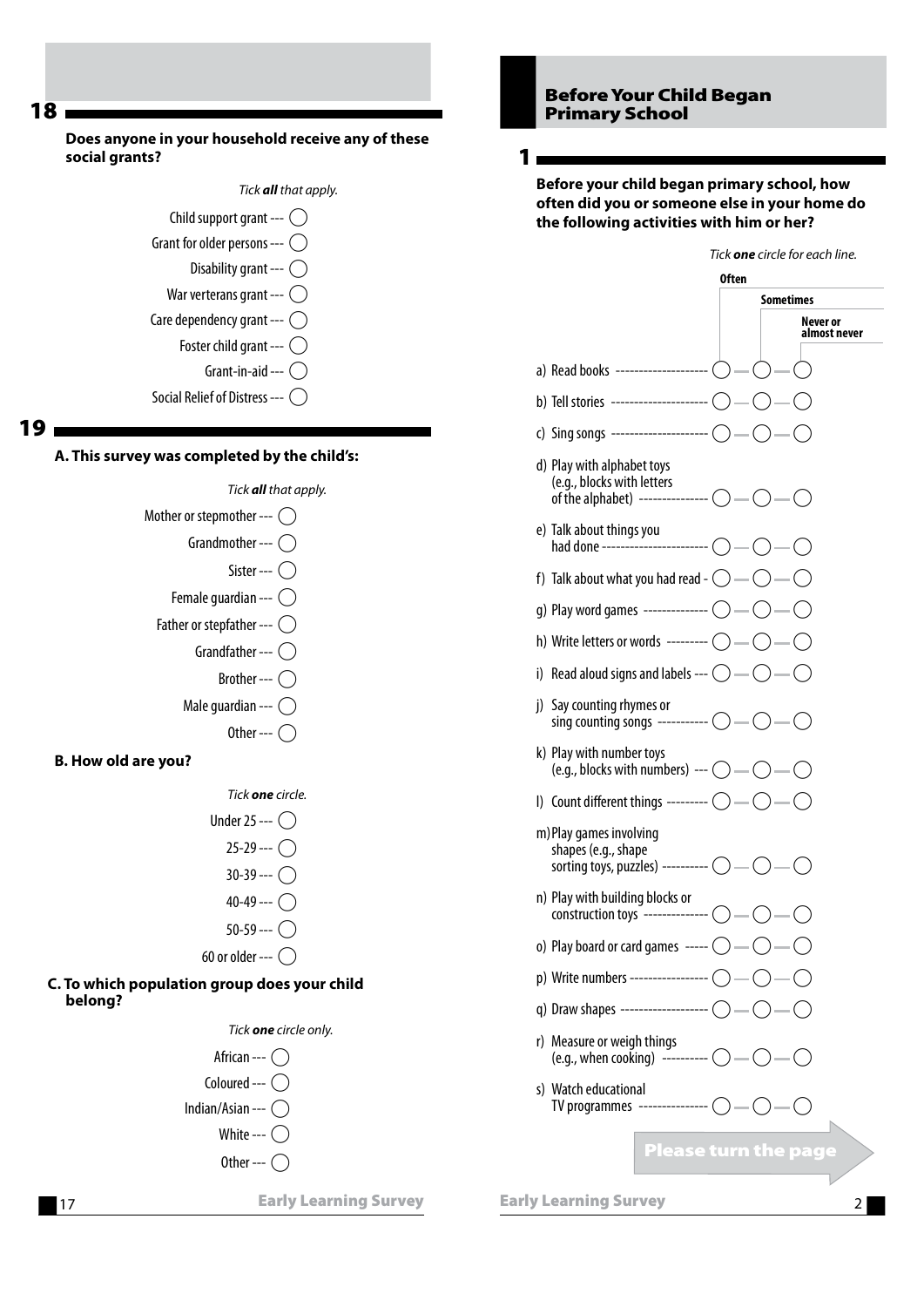#### A. Was your child born in South Africa?



| If No,                                                         |
|----------------------------------------------------------------|
| B. How old was your child when he/she came to<br>South Africa? |
| Tick <b>one</b> circle only.                                   |
| Younger than 3 years old --- $( )$                             |
| 3 to 5 years old --- $\bigcirc$                                |
| 6 to 7 years old --- $\bigcirc$                                |

8 years old or older ---  $\bigcirc$ 

3

#### What language did your child speak before he/she began school?

If your child spoke more than one language tick "Yes" for more than one language.

Tick **all** that apply.

a) English ----------------------------- ( b) Afrikaans ------------------------- ( c) isiNdebele-------------------------- ( d) Sepedi ----------------------------- ( e) Sesotho ---------------------------- ( f) Seswati ---------------------------- ( g) Setsswana ------------------------ ( h) Tshivenda ------------------------- ( i) IsiXhosa------------------------------ ( j) IsiZulu --------------------------- A k) Xitsonga -------------------------- ( l) Other ---------------------------- A If other, please specify:\_\_\_\_\_\_\_\_\_\_\_\_\_\_

#### 17 (continued)

Tick one circle in each column.

| Father/<br>Parent A                                                                                                                                                                                                                                                                                                                                  | Mother/<br><b>Parent B</b> |
|------------------------------------------------------------------------------------------------------------------------------------------------------------------------------------------------------------------------------------------------------------------------------------------------------------------------------------------------------|----------------------------|
| a) Has never worked for pay ------------ $\bigcirc$                                                                                                                                                                                                                                                                                                  |                            |
| b) Small Business Owner ------------------ (<br>Includes owners of small businesses (fewer than 25<br>employees) such as retail shops, services, restaurants                                                                                                                                                                                         |                            |
| c) Clerical Worker -------------------------- (<br>Includes office clerks; secretaries; typists; data entry<br>operators; customer service clerks                                                                                                                                                                                                    |                            |
| d) Service or Sales Worker --------------- (<br>Includes travel attendants; restaurant service workers;<br>personal care workers; protective service workers;<br>salespersons; street vendors                                                                                                                                                        |                            |
| e) Skilled Agricultural or<br>Includes farmers; forestry workers; fishery workers; hunters<br>and trappers                                                                                                                                                                                                                                           |                            |
| f) Craft or Trade Worker ------------------ (<br>Includes builders, carpenters, plumbers, electricians,<br>metal workers; machine mechanics; handicraft workers                                                                                                                                                                                      |                            |
| g)Plant or Machine Operator --------- $\bigcirc$ $\bigcirc$<br>Includes plant and machine operators;<br>assembly-line operators; motor-vehicle drivers                                                                                                                                                                                               |                            |
| h)General Labourers --------------------- (<br>Includes domestic helpers and cleaners; building caretakers;<br>messengers, porters, and doorkeepers; farm, fishery,<br>agricultural, and construction workers                                                                                                                                        |                            |
| i) Corporate Manager or<br>Senior Official ---------------------------- (<br>Includes corporate managers such as managers of large<br>companies (25 or more employees) or managers of<br>departments within large companies; legislators or senior<br>government officials; senior officials of special-interest<br>organisations; military officers |                            |
| j) Professional ------------------------------ (<br>Includes scientists; mathematicians; computer scientists;<br>architects; engineers; life science and health professionals;<br>teachers; legal professionals; police officers; social scientists;<br>writers and artists; religious professionals                                                 |                            |
| k) Technician or Associate<br>Professional ----------------<br>Includes science, engineering, and computer associates and<br>technicians; life science and health technicians and assistants;<br>teacher aides; finance and sales associate professionals;<br>business service agents; administrative assistants                                     |                            |
| l) Informal ---------------------------------<br>Spaza shop, home shop, informal trader, hawker                                                                                                                                                                                                                                                      |                            |
| m) Not applicable -------------------------                                                                                                                                                                                                                                                                                                          |                            |

Early Learning Survey **16**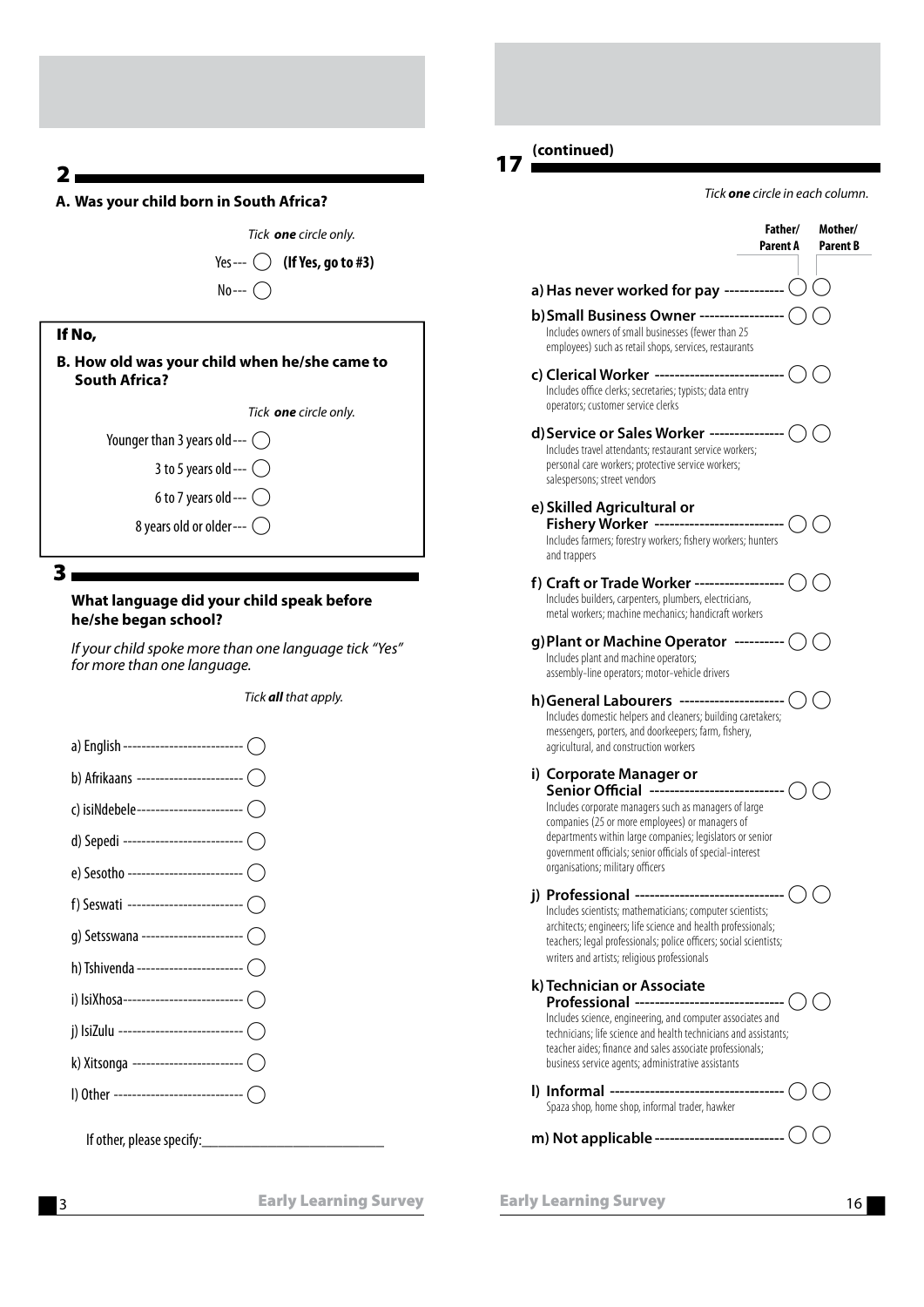#### What kind of work do the child's father (or male guardian or parent A) and mother (or female guardian or parent B) do for their main jobs?

For each, tick the circle for the job category that best describes what he/she does (opposite page). Each category has a few examples to help you decide the correct category. If the parent/guardian is not working now, think about the last job that he/she had.

#### 4

 A. Did your child attend the following before Grade 1?

Tick one circle for each line.

- Yes No a) Preschool education for children under 3 years old -----------
- b) Pre-primary education including Grade RR for children  $\tilde{ }$  3 years old or older------------  $\bigcirc$  ---
- B. Approximately, how long was your child in these programmes altogether?



#### C. Did your child attend Grade R?



- Yes --- $\bigcap$
- $No--$

#### D. If yes, where?

Tick one circle only.

 Attended Grade R linked to a primary school ---  $\bigcap$ 

 Attended Grade R at a centre not linked to a primary school ---  $\bigcirc$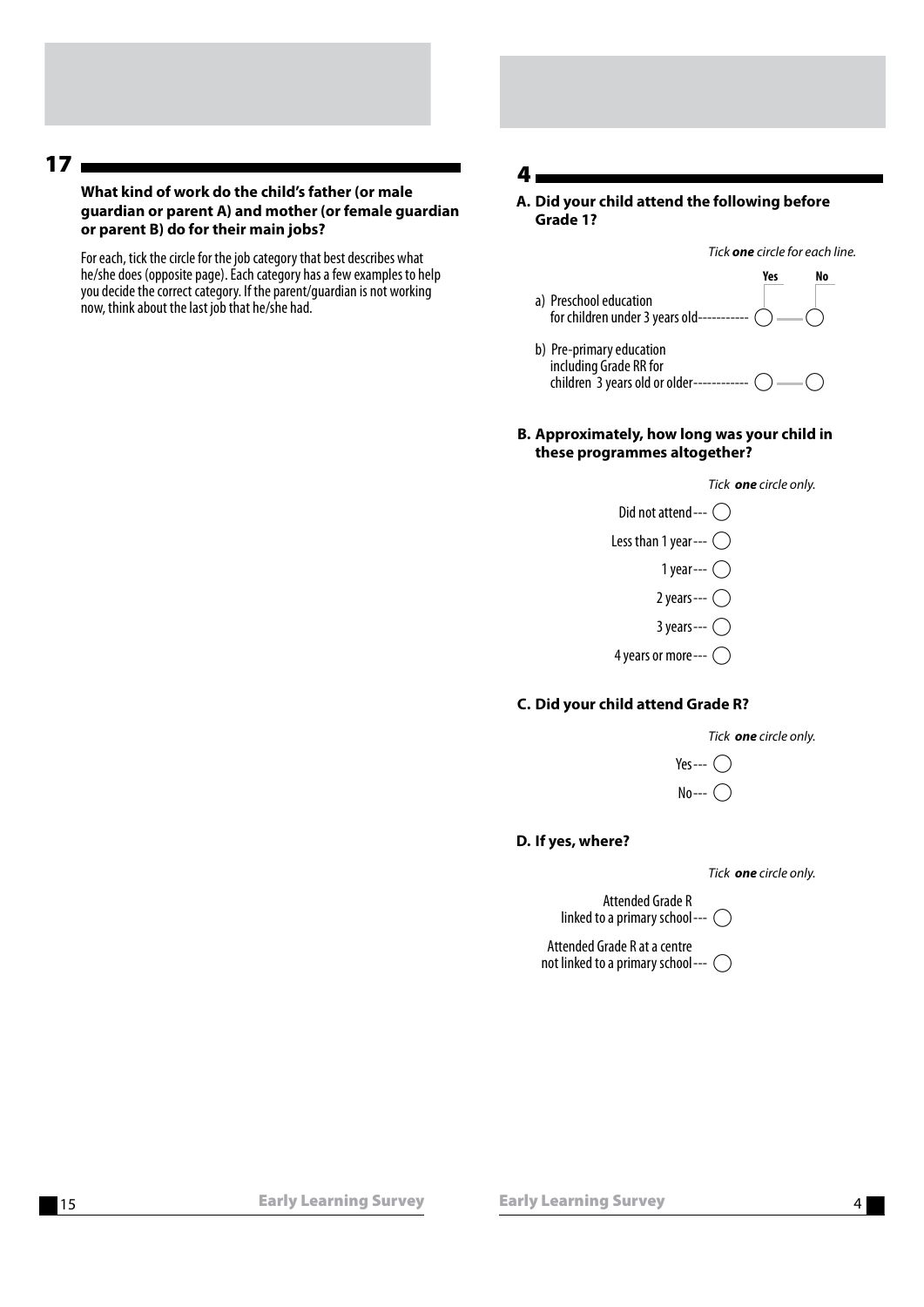#### Beginning Primary School

#### 5

How old was your child when he/she began Grade 1?

|                                    | Tick <b>one</b> circle only. |
|------------------------------------|------------------------------|
| 5 years old or younger--- $( )$    |                              |
| 6 years old --- $\bigcirc$         |                              |
| 7 years old --- $\bigcirc$         |                              |
| 8 years old or older--- $\bigcirc$ |                              |

#### 6

How well could your child do the following when he/she began Grade 1?



#### 16

#### A. How far in his/her education do you think your child will go?

Tick **one** circle only.

- Finish Grade 9 ---  $\bigcap$
- Finish Grade 12 ---  $\bigcap$
- Finish post-matric certificate ---  $\bigcirc$ 
	- Finish a diploma --- $\bigcap$
	- Finish Bachelor's degree ---  $\bigcap$

 Finish a postgraduate degree:  $M$ aster's or Doctorate ---

#### B. How far in his/her education do you hope your child goes?

Tick one circle only.

Finish Grade 9 ---  $\bigcap$ 

- Finish Grade 12 ---  $\bigcap$
- Finish post-matric certificate ---  $\bigcirc$ 
	- Finish a diploma ---  $\bigcirc$
	- Finish Bachelor's degree ---  $\bigcap$
- Finish a postgraduate degree:  $M$ aster's or Doctorate ---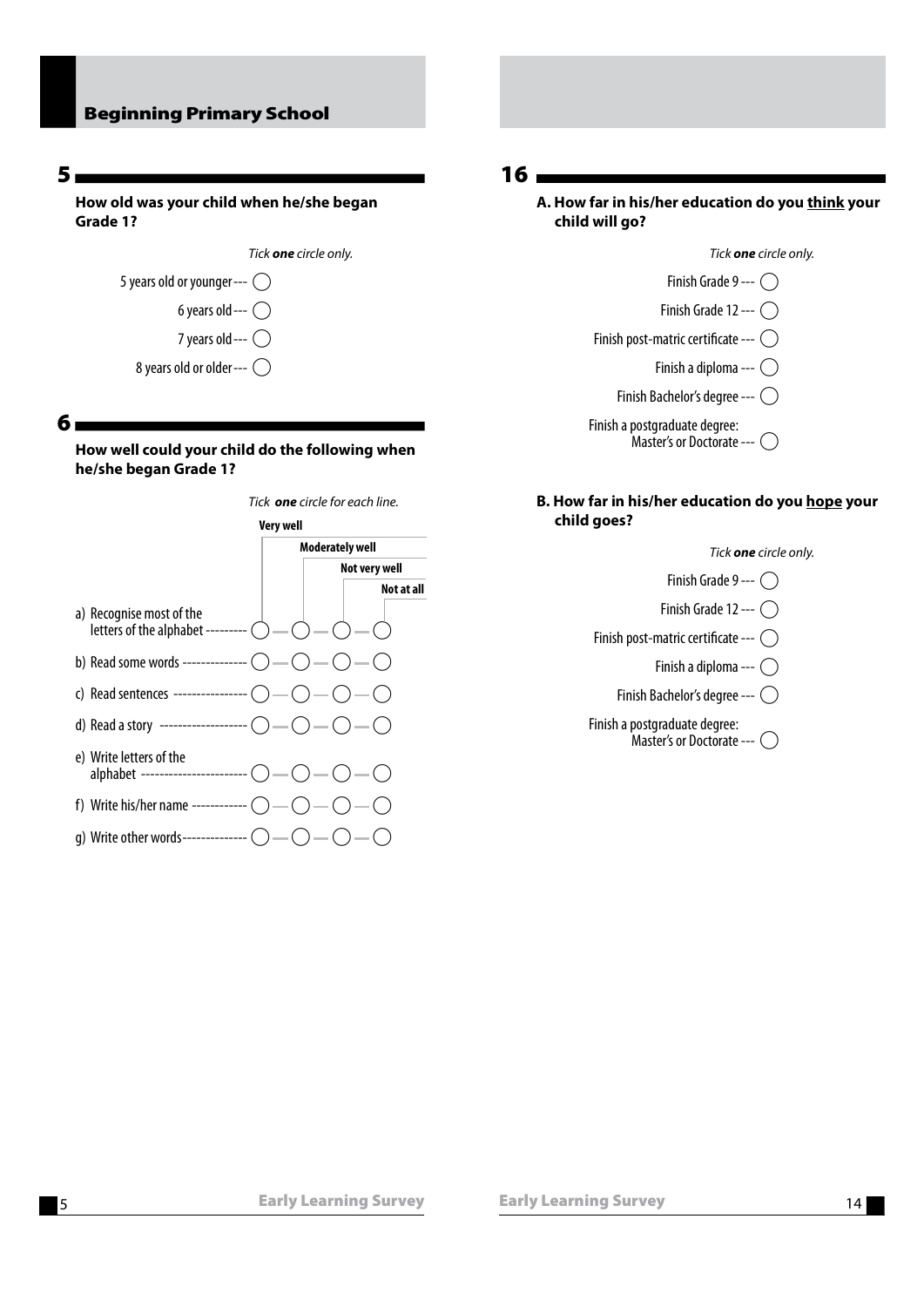How often does your child speak English at home?

 $15 -$ 

What is the highest level of education completed by the child's father (or male guardian or parent A) and mother (or female guardian or parent B)?

Tick one circle in each column.



Could your child do the following when he/she began Grade 1?

7



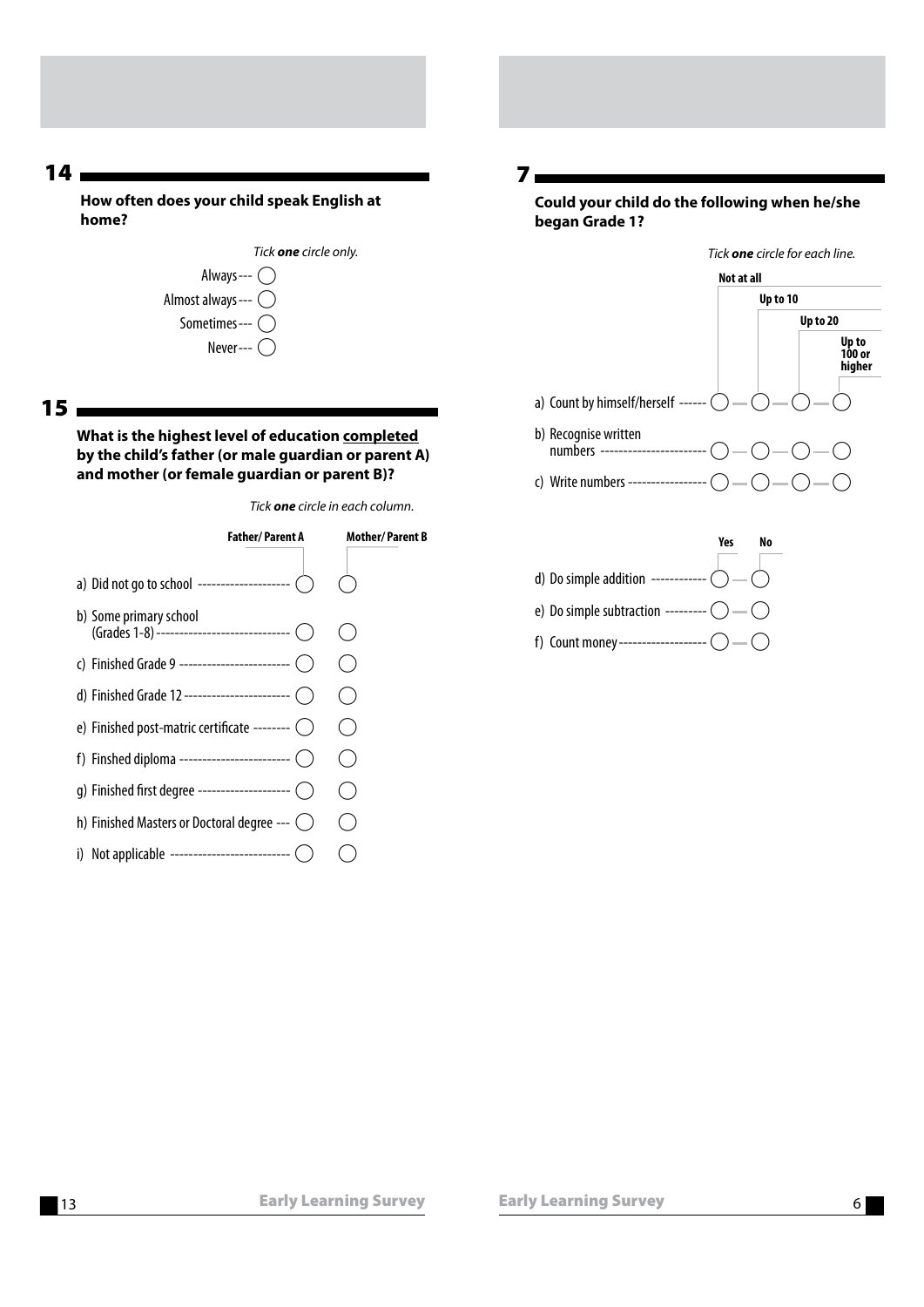#### Studying Outside of School

8

 A. During the last 12 months, has your child attended extra lessons or tutoring not provided by the school in the following subjects?



#### B. For how many of the last 12 months has your child attended extra lessons or tutoring?



#### C. Approximately, how often does your child do schoolwork at home?

Tick one circle only.



The following questions are about the child's father (or male guardian or parent A) and mother (or female guardian or parent B). If the child has only one parent/ guardian, answer for Parent A.



Were the child's parents /guardians born in South Africa?

A. Father/ Parent A

|                               | Tick <b>one</b> circle only. |
|-------------------------------|------------------------------|
| Yes--- $\bigcap$              |                              |
| $No--$                        |                              |
| Not applicable --- $\bigcirc$ |                              |

#### B. Mother/ Parent B



13 —

#### Do the child's parents/guardians talk with the child in the following languages?

#### Tick **all** that apply.



7 Early Learning Survey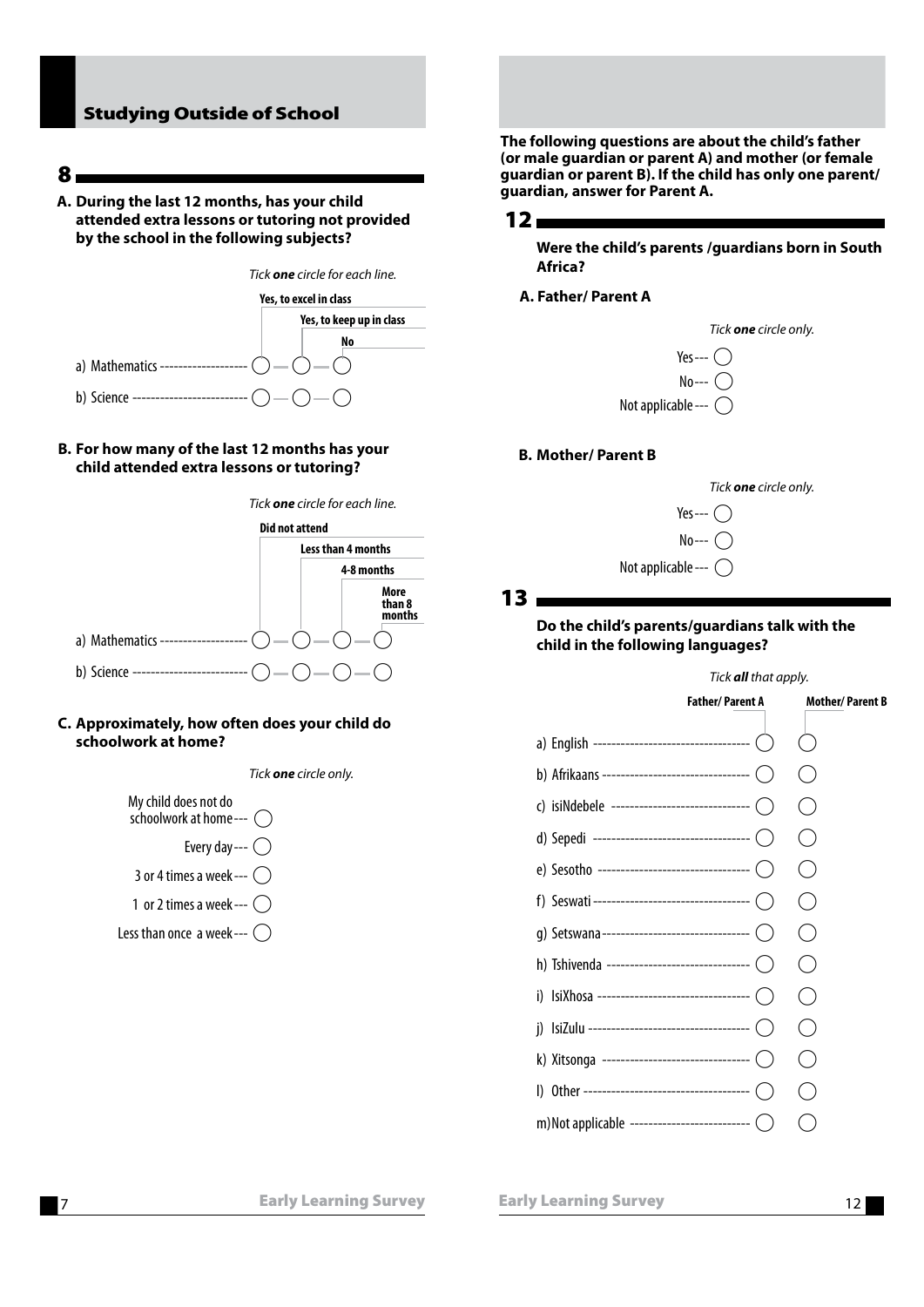#### How much do you agree with these statements about mathematics and science?



h) Engineering is necessary to design things that are safe and useful ---------------------- $\bigcap$  -- $\bigcap$  -- $\bigcap$  -- $\bigcap$ 

#### (continued)

8

#### D. How often do you or someone else in your home do the following things?

#### Tick **one** circle for each line.

- Often Sometimes Never or almost never a) Ask if your child has done his/her schoolwork -------b) Help your child with schoolwork at home ----------- $\bigcirc$  -  $\bigcirc$  -  $\bigcirc$ c) Review your child's schoolwork
- to make sure it is correct  $--- ($ d) Make sure your child sets aside time for schoolwork at home -  $\bigcirc$  -  $\bigcirc$  -  $\bigcirc$
- e) Attend school meetings-------- (

#### E. How often does the following happen?